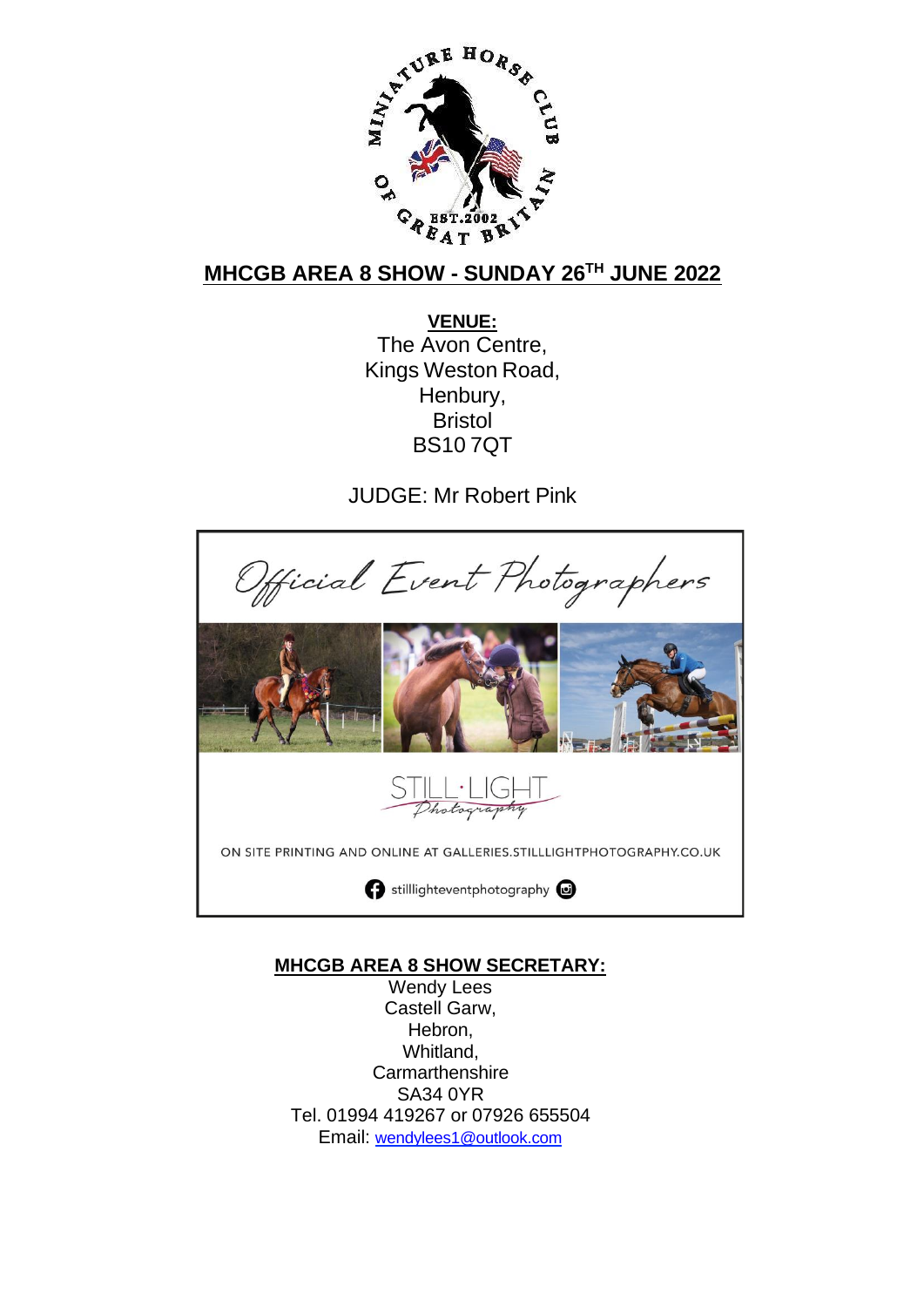#### **All classes are being held in the venues indoor arena ENTRY FEE: £10 Per Class START TIME: 9:30am**

These classes are run under the rules of the MHCGB, a copy of which can be obtained from the president, MHCGB, Newclose Farm, Calf Fallow Lane, Norton, Stockton On Tees, TS20 1PQ. Or downloaded from [www.mhcgb.co.uk](http://www.mhcgb.co.uk/) All classes are open to members and non-members who are eligible to be members of MHCGB. This show is a qualifier for The MHCGB NATIONAL CHAMPIONSHIPS OF GREAT BRITAIN 2022 to be held on  $27<sup>th</sup>$ ,28<sup>th</sup> and 29<sup>th</sup> August 2022. 1<sup>st</sup> -3<sup>rd</sup> place in all classes will qualify.

**CLASS 1**: **The Firecracker Miniature Horses / Great Horse Products S.E.N.D Class** – open to Children and Adults with Special Education Needs & Disabilities. The class winner will receive a Beautiful Bespoke Rosette sponsored by Firecracker Miniatures and Great Horse Products Coat clipping oil.

**CLASS 2: The Spillers Horse Feeds Turnout and Condition Class -** Class Winner will receive a £20 Spillers voucher

**CLASS 3**: **The Champions Choice Newcomer Class** – Class Winner to receive a Champions Choice Buff rug.

**CLASS 4: The East Priorys Show Team Junior Handler Class -** Class Winner to receive a trophy

#### **THE SPRINGTREE MINIATURES RESTRICTED SECTION**

These classes are only open to horses and/or handlers who have never won an overall Supreme or Reserve Supreme Championship at MHCGB Spring or Championship shows or any MHCGB area shows, MHOYS, HOYS and RIHS.

**CLASS 5: The Springtree Miniature Restricted Youngstock Class** – Open to yearlings and 2 year olds not exceeding 38" at maturity.

**CLASS 6:The Springtree Miniatures Restricted 3 Years Old And Over Class -** Not exceeding 38" at maturity.

**CLASS 7: The Springtree Miniatures Restricted Broken Coloured /Spotted Class** – Any age not exceeding 38" at maturity.

**CLASS 8: The Springtree Miniatures Restricted Solid Colour / Any Other Colour Class** – Any age not exceeding 38" at maturity.

> **THE SPRINGTREE MINIATURES RESTRICTED CHAMPIONSHIP** OPEN TO  $1^{ST}$  AND  $2^{ND}$  Prize winners from classes  $5 - 6$

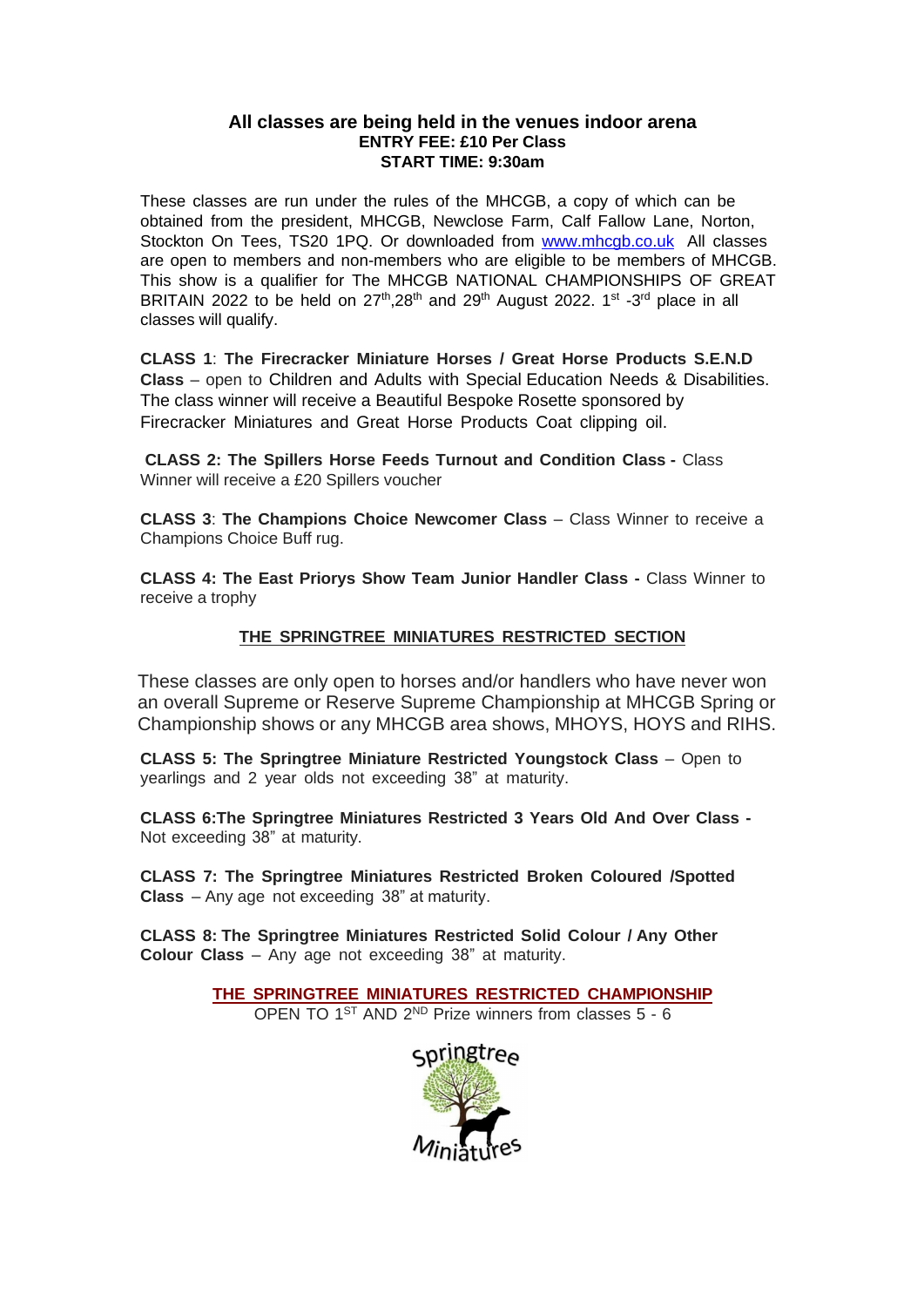## **COLOUR SECTION**

**CLASS 9: The MP Gloss Products Broken colour class** - Any age not exceeding 38" at maturity. Class winner will receive a MP Gloss Products Diamond Shine Shampoo 500ml.

**CLASS 10: Spotted Class** - Any age not exceeding 38" at maturity.

**CLASS 11: The MP Gloss Products Solid Colour Class** - Any age not exceeding 38" at maturity. Class winner will receive a MP Gloss Products Diamond Shine Shampoo 500ml.

**CLASS 12: Any Other Colour Class** - Any age not exceeding 38" at maturity

## **COLOUR CHAMPIONSHIP**

The colour championship is open to 1<sup>st</sup> and  $2<sup>nd</sup>$  prize winners from classes  $9$  - 12. The Champion and Reserve will receive a sash made by SUPREME GARLANDS

### **THE PUDDLE DUCKS COLOUR CHAMPION [www.puddleducks.com](http://www.puddleducks.com/)**

**THE ROSEMONT STUD COLOUR RESERVE CHAMPION [www.rosemontminiaturehorses.co.uk](http://www.rosemontminiaturehorses.co.uk/)**





**CLASS 13: The Puddle Ducks Refined Type Youngstock Class** - Open to yearlings and 2 year olds not exceeding 38" at maturity. Class winner will receive a trophy.

**CLASS 14: Refined Type 3 Years Old And Over Class** - Not exceeding 38**"**

**CLASS 15: Draft Type Youngstock Class** - Open to yearlings and 2 year olds not exceeding 38" at maturity.

**CLASS 16: Draft Type 3 Years Old And Over –** Not exceeding 38"

**CLASS 17: Middleweight Youngstock** - Open to yearlings and 2 year olds not exceeding 38" at maturity.

**CLASS 18: The Puddle Ducks Middleweight 3 Years Old And Over Class –** Not exceeding 38". Class winner will receive a trophy.

### **SCALED DOWN SHOW HORSE SECTION**

**CLASS 19: The Carole Lindsey Scaled down show Hack Class** - Any age not exceeding 38" at maturity. Class winner will receive a trophy.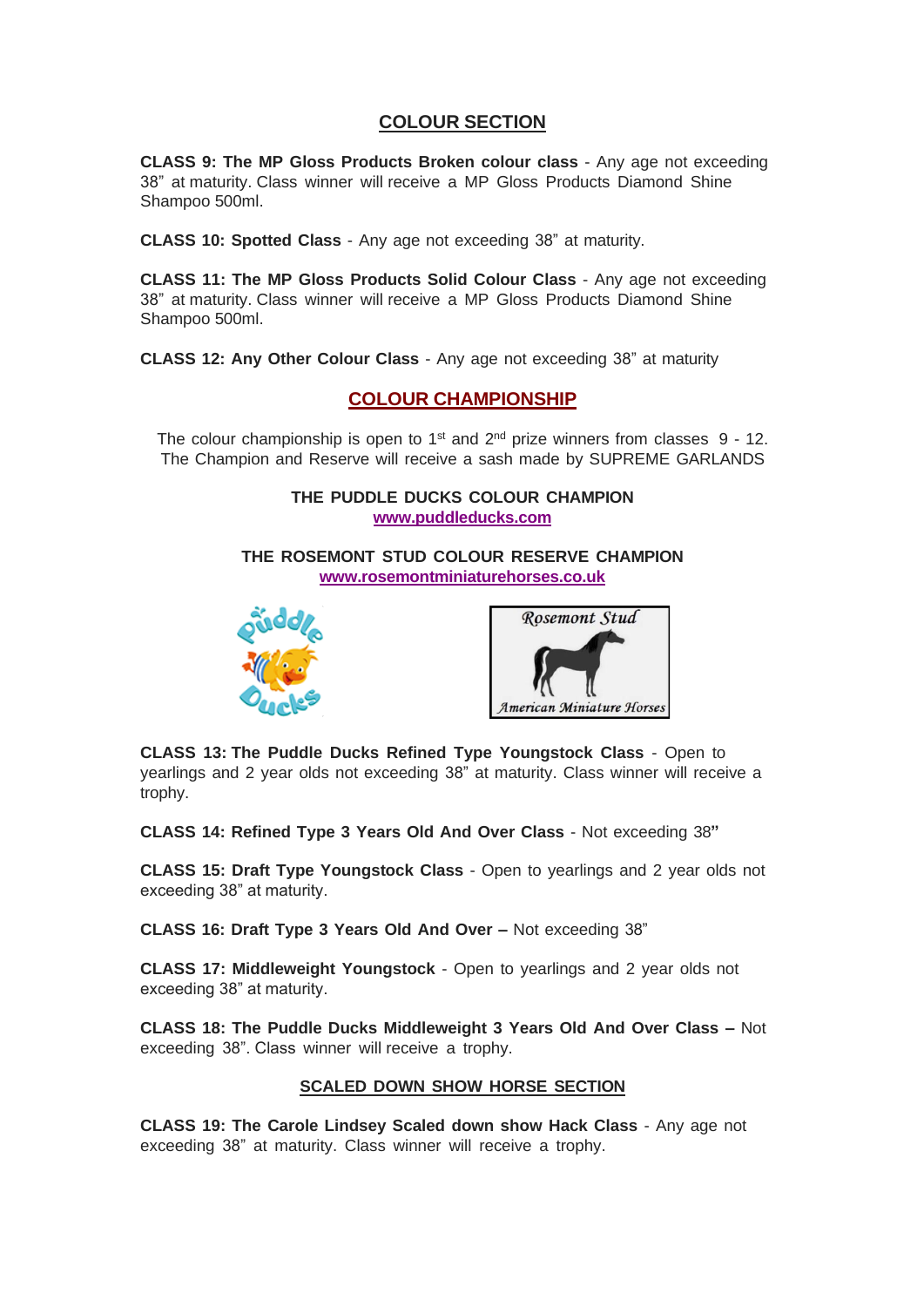**CLASS 20: The Carole Lindsey Riding Horse Class** - Any age not exceeding 38" at maturity. Class winner will receive a trophy.

**CLASS 21: The Carole Lindsey Scaled Down Show Hunter Class** - Any age not exceeding 38" at maturity. Class winner will receive a trophy.

**CLASS 22: The Carole Lindsey Scaled down Show Cob Class** - Any age not exceeding 38" at Maturity. Class winner will receive a trophy.

**CLASS 23: The Carole Lindsey Arabian/TB Type Class** - Any age not exceeding 38" at maturity. Class winner will receive a trophy.

**THE SUE METTLER SCALED DOWN SHOW HORSE CHAMPIONSHIP**

The scaled down show horse championship is open to 1<sup>st</sup> and 2<sup>nd</sup> prize winners from classes19 - 23

**CLASS 24: The Caluka UK AMHA Stallion And Colt Class** – Any age not exceeding 34". Class winner will receive a trophy. Open to AMHA Registered horses only copy of papers to be sent with entries.

**CLASS 25: The Caluka UK AMHA Mare And Gelding Class** – Any age not exceeding 34". Class winner will receive a trophy. Open to AMHA Registered horses only copy of papers to be sent with entries.

**CLASS 26: The Supremacy Show Products AMHR Stallion and colt class** - Any age not exceeding 38" at maturity. Horses must be AMHR Registered. Class winner will receive a Supremacy Show Products Hamper.

**CLASS 27: The Caluka UK AMHR Mare And Gelding Class** - Any age not exceeding 38". Class winner will receive a trophy. Open to AMHR Registered horses only copy of papers to be sent with entries.

**CLASS 28: Part AMHA** – Any age not Exceeding 38".

**CLASS 29: Born And Bred In The UK** – Any age not exceeding 38"

**CLASS 30: Fallabella And Part Bred –** Any age not exceeding 38"

**CLASS 31: AMHCGB Studbook A (Full American) –** Any age not exceeding 38"

**CLASS 32: AMHCGB Studbook B (Part American) –** Any age not exceeding 38"

**CLASS 33: AMHCGB Studbook C (Basic ID Passport)** - Any age not exceeding 38"

**CLASS 34: AMHCGB (Overstamped) –** Not exceeding 38" at Maturity

**Class 35: The Equine Relief Products British Miniature Shetland –** Any age not exceeding 34". Class winner will receive an Equine relief products voucher.

**CLASS 36: Standard British Shetland class –** Any age not exceeding 42" at maturity

**CLASS 37: The East Priorys Show Team Gelding Class –** Any age not exceeding 38". Class winner will receive a trophy.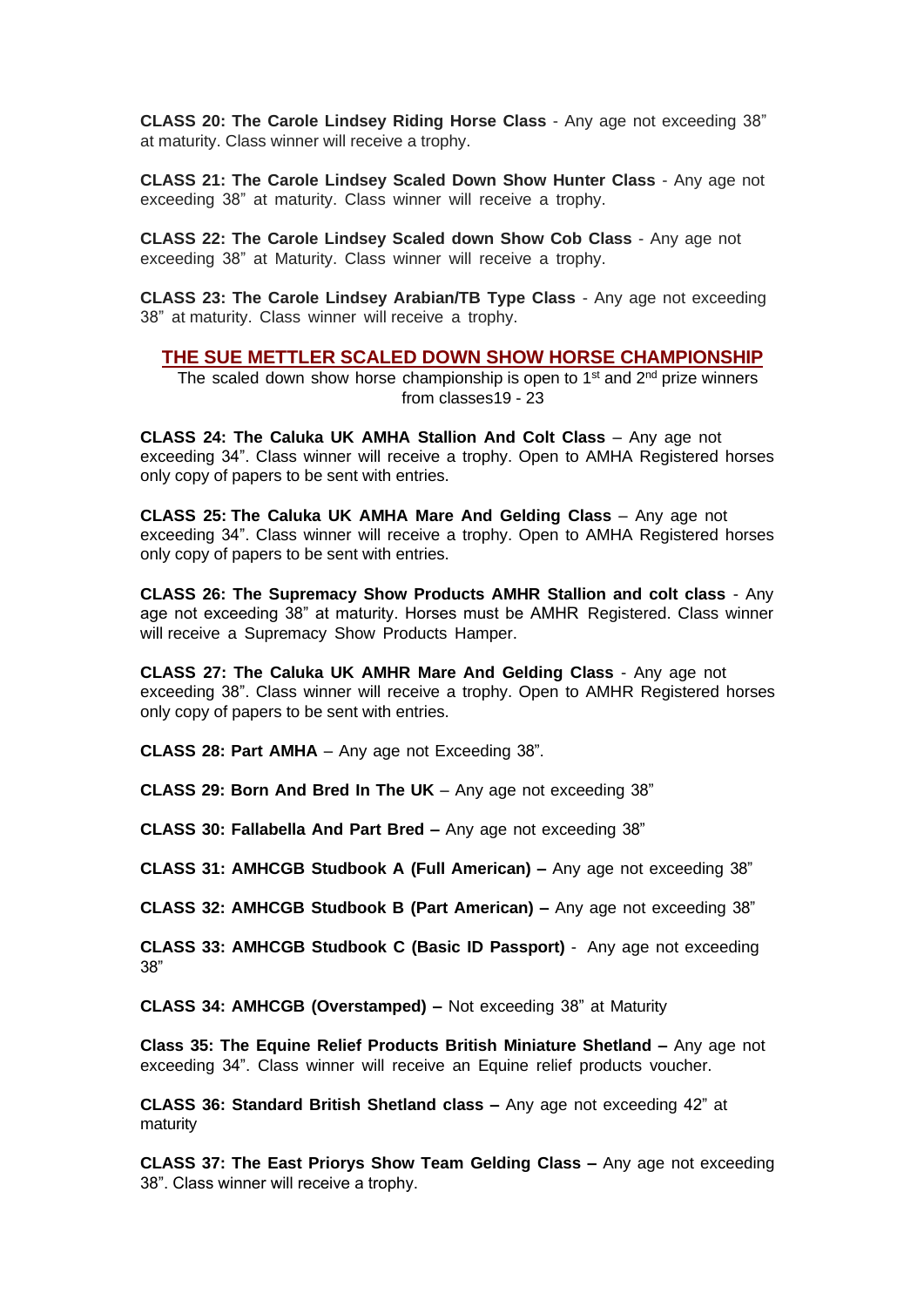**CLASS 38: The Champions Choice Ultra Mini Class –** Any age not exceeding 30" at maturity. Winner will receive a Champions Choice Buff rug.

**CLASS 39: The East Priorys Show Team Veteran Class** - Not exceeding 38". Class winner will receive a trophy.

**CLASS 40: The Champions Choice ASPC Class –** Any age not exceeding 42" at maturity. Winner will receive a Champions Choice Buff rug.

**THE MHCGB AREA 8 SUPREME CHAMPIONSHIP**

The MHCGB Area 8 Supreme Championship is Open to 1<sup>st</sup> and 2<sup>nd</sup> prize winners from classes 5 – 40. Champion and Reserve will receive a sash made by Supreme **Garlands** 

**CLASS 41: The HCM Transport And Recovery Solutions Novice Driving Class** 

**CLASS 42: THE HCM Transport And Recovery Solutions Open Driving Class**

**MHCGB would like to thank all of our very kind Sponsors for their generous support of the MHCGB area 8 show and fabulous prizes** 

## **CHAMPIONSHIP SPONSORS**





**PUDDLE DUCKS ROSEMONT STUD AMERICAN MINIATURE HORSES [www.puddleducks.com](http://www.puddleducks.com/) [www.rosemontminiaturehorses.co.uk](http://www.rosemontminiaturehorses.co.uk/)** 





**MINIATURE HORSES & AMERICAN SHETLANDS [www.modelfarmuk.com](http://www.modelfarmuk.com/)**



 **MODEL FARM UK SPRINGTREE MINATURES**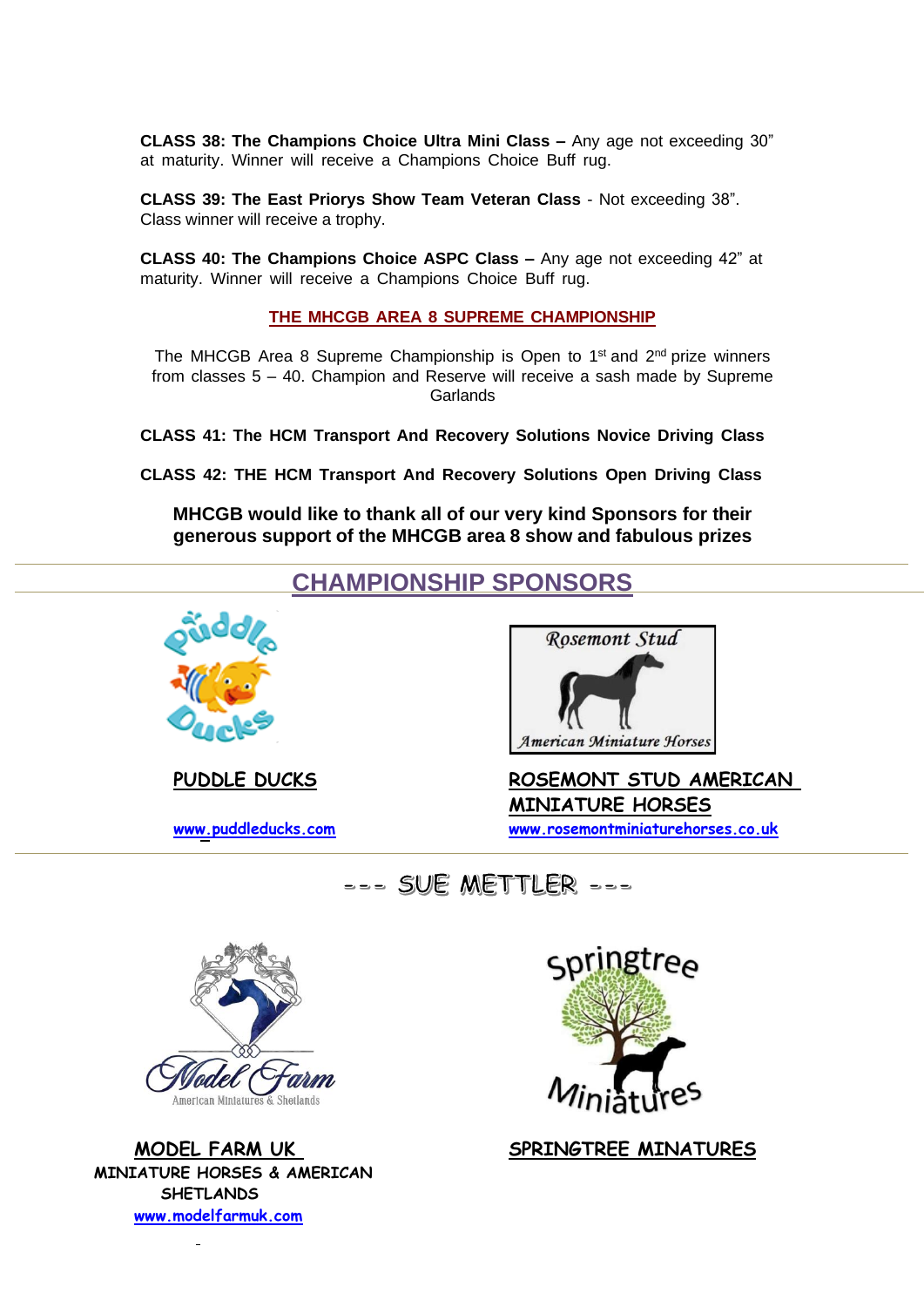# **CLASS SPONSORS**

## **CALUKA UK AMERICAN MINIATURE HORSES CAROLE LINDSEY**

**[www.calukauk.co.uk](http://www.calukauk.co.uk/)**

## **EAST PRIORYS SHOW TEAM HCM TRANSPORT & RECOVERY SOLUTIONS**



**CHAMPIONS CHOICE MINIATURE HORSE WEAR EQUINE RELIEF PRODUCTS [www.championschoicemhw.co.uk](http://www.championschoicemhw.co.uk/) [www.equinerelief.co.uk](http://www.equinerelief.co.uk/)**





 **GREAT HORSE PRODUCTS MP GLOSS PRODUCTS**  [www.greathorseproducts.co.uk](http://www.greathorseproducts.co.uk/)



 **https[://www.spillers-feeds.com](http://www.spillers-feeds.com/)**





 **SPILLERS HORSE FIRECRAKER MINIATURE HORSES**

 **[www.facebook.com/tinyappaloosastud](http://www.facebook.com/tinyappaloosastud)**



**SUPREMACY SHOW PRODUCTS [www.equinerelief.co.uk](http://www.equinerelief.co.uk/)**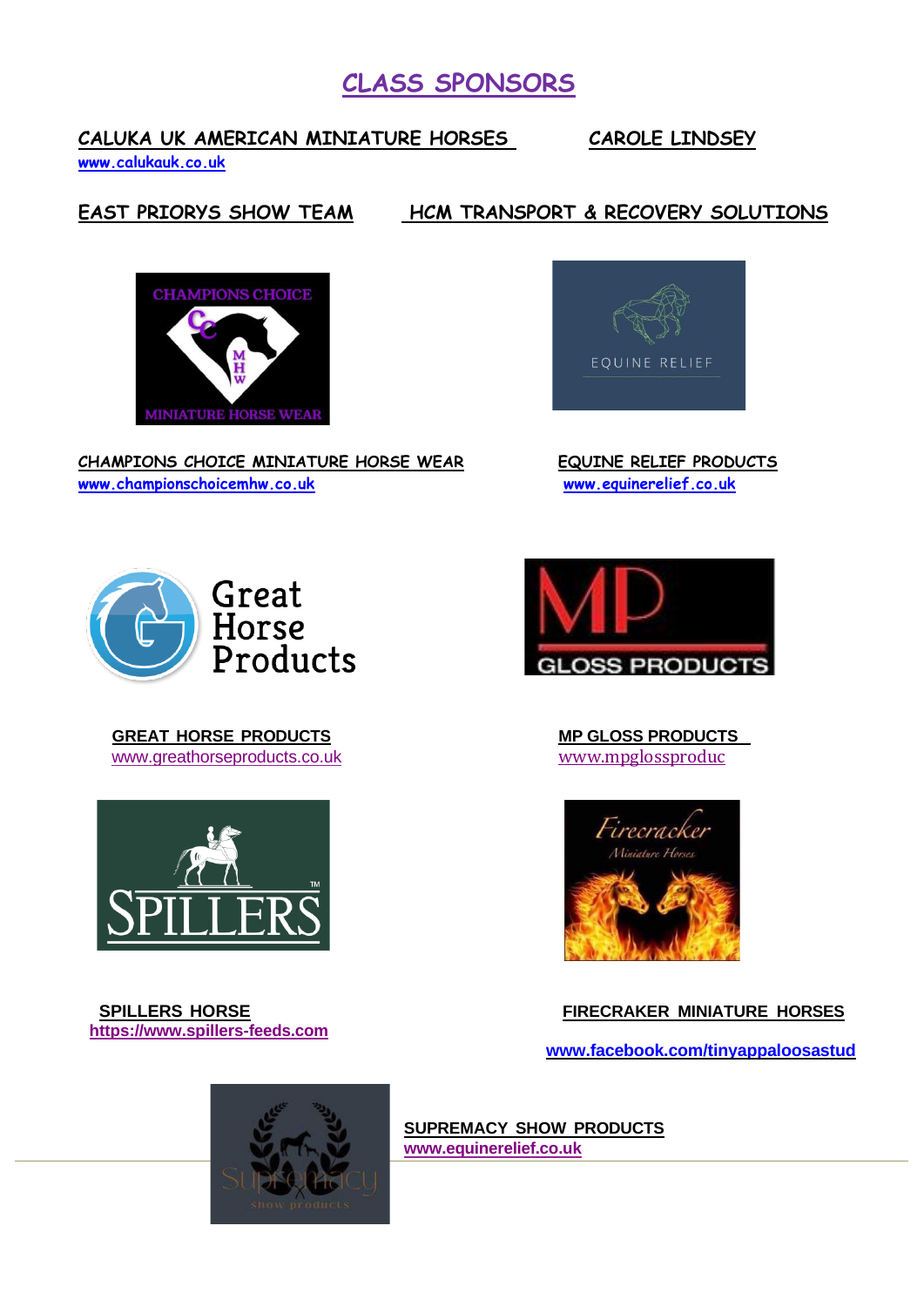## **TRADE STANDS**







**SUPREMACY SHOW PRODUCTS/EQUINE RELIEF SPECIALISE IN PRODUCTS CONTAINING 100 % NATURAL INGREDIENTS. VISIT THEM AT THE MHCGB AREA 8 SHOW WHERE THEY WILL HAVE A STAND WITH THEIR PRODUCTS.**

**[www.equinerelief.co.uk](http://www.equinerelief.co.uk/)**

#### **TERMS AND CONDITIONS**

- 1) Refusal of Entries MHCGB reserves the right to refuse any entry without reason.
- 2) Equine Influenza Vaccinations All horses attending the show must have received two primary EQUINE INFLUENZA VACCINATIONS given not less than 21 days and not more than 92 days apart. If sufficient time has elapsed a booster vaccination must have been received not less than 150 days and not more than 215 days after the second primary vaccination. Further booster vaccinations must have been given annually at intervals of not more than 12 months apart. No vaccinations must have been given within the preceding 7 days including the day of the show.
- 3) Insurance It is recommended that all horses are insured. Horses that do not have any insurance can attend the show at the horse owners own risk.
- 4) ANIMAL WELFARE: all exhibitors to observe the best practice at all times. No cruelty to any animals will be tolerated any offending party will be made to leave the showground.
- 5) Accidents The show, Venue, MHCGB and all organisers will not be responsible in any way for any loss, damage, illness, accident etc. sustained by or to any exhibitor, person or animal. Persons with Parental Responsibility are responsible for the safety and welfare of children attending this event. It is a condition of entry that the exhibitor shall hold the Show, Venue, MHCGB and all organisers harmless and indemnify it against any legal proceedings arising from any such accident, loss, damage or illness etc.
- 6) Any animal showing any sign of disease or illness will be requested to leave the showground.
- 7) Entries are non refundable.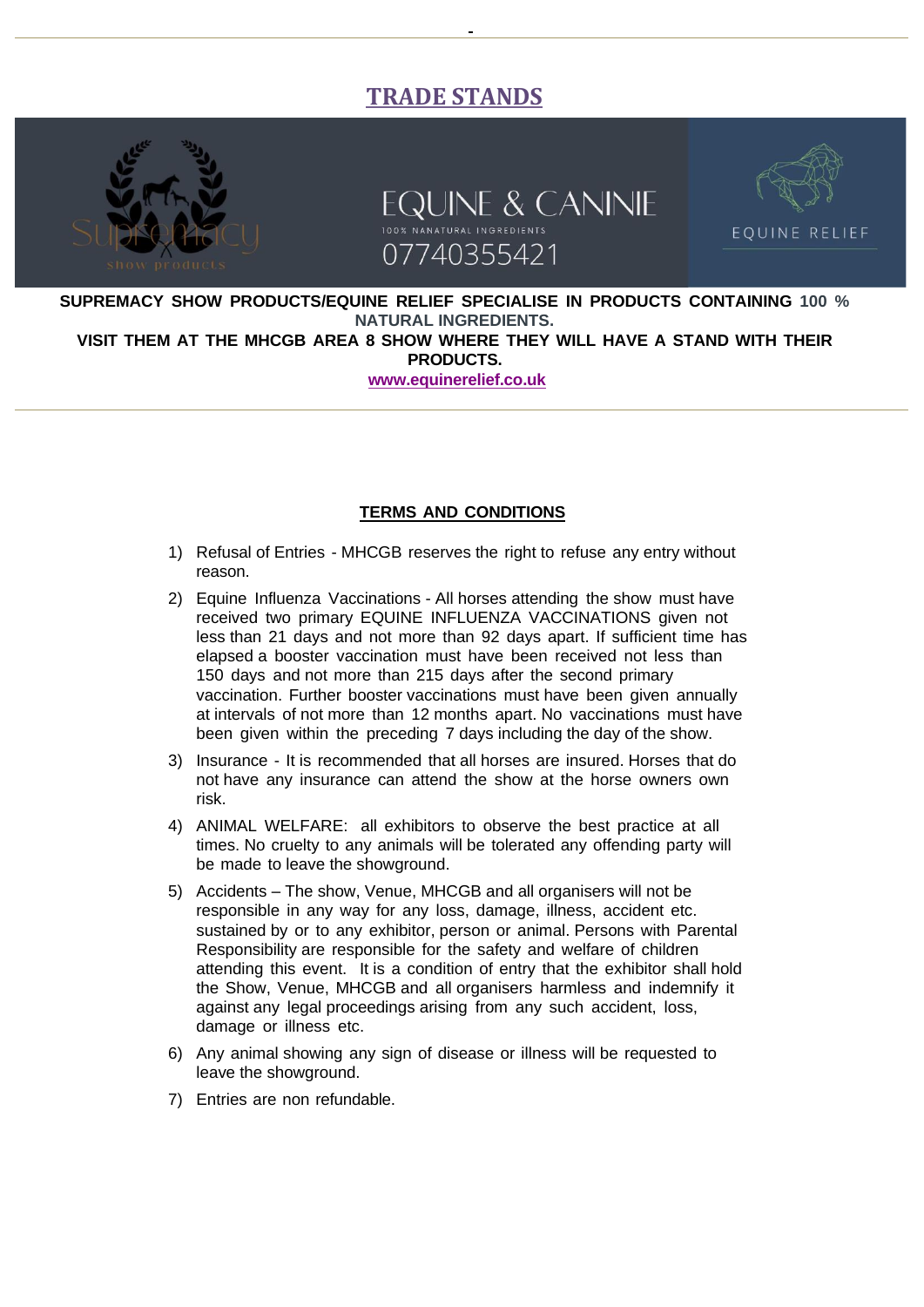- 8) Stallions and colts Stallions and colts must only be handled by an attendant of 12 years of age or older.
- 9) Access to the Showground Exhibitors are asked to follow the directional signs to the Showground and to allow adequate time for entry to the Show site, parking and unloading of their entries.
- 10) Judging No public will be allowed in the judging rings while judging is in progress. The Judge's decision is final. The decision of the Show on any point not covered by the rules is final. In the unlikely event that the named judge is unable to attend the show will change the judge. Every effort will be made to inform exhibitors of any changes.
- 11) Timetable. Classes may commence at or after the published time. The Society will not be responsible for any loss where an exhibitor has made entries in more than one class and because of a time over run it is not possible for him/her or the horse/pony to compete in one or more later classes. No claim for refund of fees paid or other loss, direct, indirect or consequential will be accepted or paid. Once a class has commenced trotting it is deemed the class is closed and no further exhibitors may enter the ring.
- 12) Judges Interest In Exhibits Exhibitors are not permitted to enter animals in any class which is to be judged by a person who is a family member or has or had a financial interest in the animals, or any animal that has been bred, produced, shown by the judge or been kept at the judges address.
- 13) Objections An exhibitor making an objection shall do so in writing to the Event Director before 4.00pm (or at close of judging) on the relevant day of the Show, and shall deposit the sum of £50. The Show will decide the outcome by 5.00pm that day and in the event of an objection being held invalid the said sum of £50 will not be returned.
- 14) All AMHA/AMHR Entries must be accompanied by copies of the entered horses AMHA/AMHR Papers.

15) All driving entries must be insured.

# **ONLINE ENTRIES THROUGH ENTRYMASTER ARE OPEN**

**CLOSING DATE WEDNESDAY 16TH JUNE 2022**